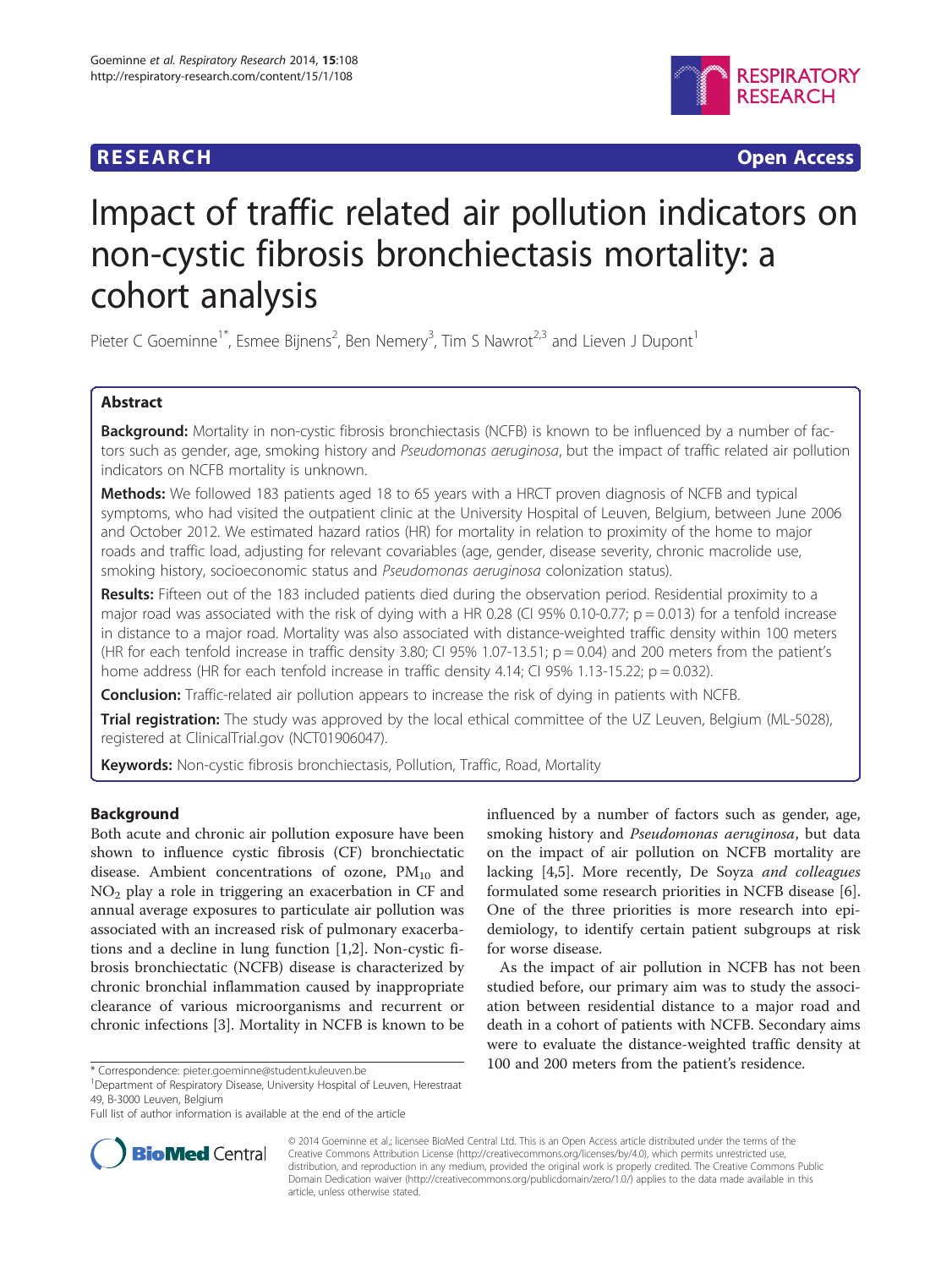#### **Methods**

#### Patient population

The study was based on the computerized notes of all patients between the age of 18 and 65 years who had a diagnosis of NCFB and had visited the outpatient clinic specifically dedicated to this condition at the University Hospital of Leuven, Belgium, between June 2006 and October 2012. Death was analyzed until end of November 2013. All patients had chronic productive cough and a chest HRCT scan confirming the diagnosis of NCFB [[7\]](#page-4-0). All patients with a concomitant diagnosis of COPD were excluded from the analysis. HRCT scans were evaluated by two experienced radiologists. Images obtained using 1 mm collimation at full inspiration were reviewed and bronchiectasis was deemed to be present if one or more of the following criteria were fulfilled: a bronchoarterial ratio greater than 1, lack of tapering of the bronchi and visualization of bronchi within 1 cm of costal or paravertebral pleura or abutting the mediastinal pleura [[7\]](#page-4-0). To further establish cause of the NCFB, each patient was evaluated with serum protein electrophoresis, immunoglobulins (IgA, IgE, IgM, IgG, IgG<sub>1–3</sub>), specific IgE and IgG against Aspergillus fumigatus, nasal NO measurement, sputum microbiology and an ororhinolaryngological evaluation. CF was excluded guided by clinical indication and using a sweat test, nasal potential difference, CF genotype screening or CF gene sequencing. Additional investigations were guided by clinical indication.

The following patient data were collected for analysis: home address at time of start of follow-up (which did not differ from home address at time of death), age, gender, smoking history, spirometric values at diagnosis  $(FEV<sub>1</sub>,$ FVC), type of bronchiectatic lesion (cylindrical, varicous or cystic), number of lobes affected, Pseudomonas aeruginosa infection status according to criteria by Lee and colleagues [\[8](#page-4-0)], chronic azithromycin use (a minimum dose of 250 mg three times a week during at least three consecutive months), socioeconomic status (SES: coded for each household and condensed into a scale with scores ranging from 1 (low) to 3 (high), taking into account occupation and the highest level of education reached by the households' reference person or his/her partner [[9-12\]](#page-4-0)) and exacerbation frequency (recalled number of exacerbations in the year prior to inclusion; an exacerbation was defined as the need for antibiotic treatment due to respiratory symptoms). For all patients, death was assessed each six months in the patient file and if death occurred, the patient file was reassessed to identify cause of death. No patients were lost during follow-up.

#### Distance-weighted traffic density

Previous research showed that airborne exhaust pollutants spread around a source in a Gaussian manner [[13](#page-4-0)-[15](#page-4-0)]. We observed a log linear association between survival and distance to major road. This means that the risk decreases more rapidly at shorter distances and flattens off at higher distances. In the construction of the distance-weighted traffic density analysis, we assumed the airborne spread around a source in a Gaussian manner and the impact of traffic was modeled as a function of the traffic intensity and the distance to the road according to the following equation:

$$
Y = \frac{1}{0.4 * \sqrt{2\pi}} \exp\left[-\frac{1}{2} * \frac{(D/150)^2}{(0.4)^2}\right]
$$

where D is the distance to the road and Y is the corresponding weight. The shape of the equation reflects the assumption that 96% of emissions disperse at 150 meters from the road, which is based on research that investigated the dispersion of vehicle exhaust pollutants [[16](#page-4-0)-[18](#page-4-0)]. We calculated distance-weighted traffic density in a buffer around each residential address by adding up the traffic intensity weighted by the distance. The resulting values were transformed logarithmically to normalize the distribution. Traffic intensity within a buffer was measured by the number of kilometers travelled by all vehicles during one day. The total length of the roads within each buffer was calculated using the Geographical Information System (GIS, ArcMap version 10.0). Information about the average number of vehicles on highways and other major roads was available from a network of measuring stations run by the Department of Mobility and Public Works of the Flemish Region. For minor local roads, no traffic counts were available. To include these traffic roads in our calculations, we made an estimation of the number of vehicles on the local roads. In order to estimate the number of vehicles on these non-major roads, we used information about their total length and the number of kilometers travelled on these roads in Flanders, which resulted in the average of 543 cars per day, a figure which was used in our calculations [[19\]](#page-4-0).

#### **Statistics**

Cox proportional hazard regression analysis was used to estimate hazard ratios (HR) and the 95% confidence intervals (CI) for mortality in assocation to proximity of the home to major roads and traffic load, adjusting for relevant covariables (age, gender, smoking history, SES, disease severity, chronic azithromycin use and Pseudomonas aeruginosa colonization status). Analysis was performed using SAS 9.3. No a priori sample size calculations were done given the fixed study population.

#### Ethical committee

The study was approved by the local ethical committee of the University Hospital Gasthuisberg, Leuven, Belgium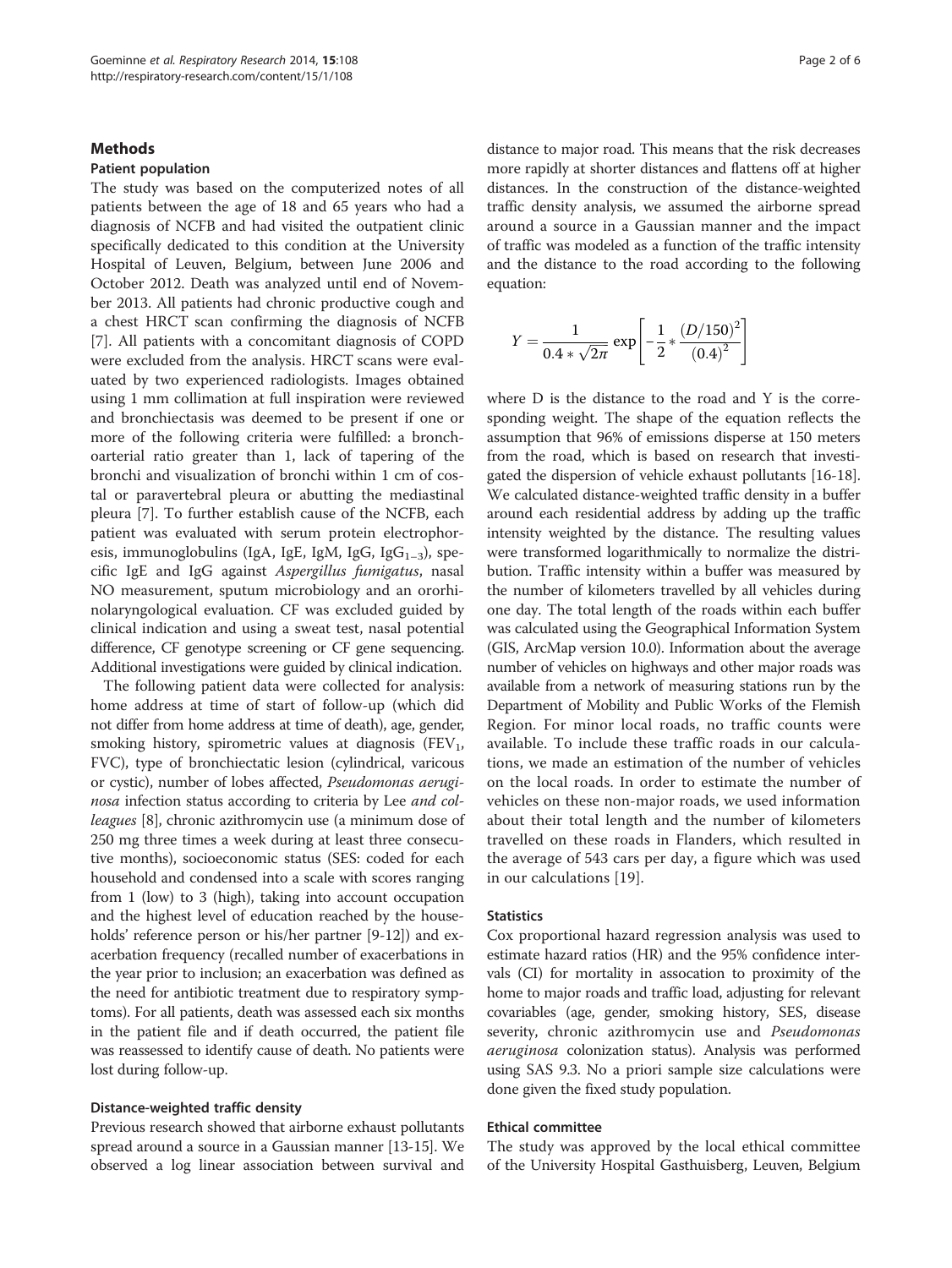(ML-5028) and the study was registered at ClinicalTrial. gov (NCT01906047).

#### Results

### Patient characteristics

In total, we included 183 patients (55% female; 53 years, IQR 37–59), the majority of them having never smoked and having either an idiopathic (30%) or postinfectious (20%) cause of their bronchiectasis. There was a median follow-up time of 5.5 years (IQR 3.9-6.3). Over the study period, we registered 15 deaths. The majority of deaths had a direct respiratory cause (10 deaths; 67%; respiratory failure most often due to infection) or an admission due to respiratory problems causing further deterioration of the underlying disease status (one renal failure initially admitted for a severe respiratory infection/exacerbation; two non-respiratory end-stage tumors admitted due to severe pneumonia with further systemic complications and deterioration). Two patients had no clear respiratory cause for death or initial admission (one alcoholic patient died due to alcohol intoxication and cardiorespiratory arrest; one patient died of an unknown cause). Further patient characteristics are summarized in Table 1.

## Pollution results

#### Unadjusted model

Unadjusted analysis showed that residential proximity to a major road was associated with the risk of dying, giving a HR of 0.47 (CI 95% 0.23-0.97; p = 0.042) for a tenfold increase in distance to a major road. In other words, living e.g. at 50 m from a major road was associated with a doubled risk (1 divided by 0.47) of dying compared to living 500 m away from a major road. Further analysis revealed a trend towards a significant association between the risk of dying and distance-weighted traffic density in a 100 meter buffer from patient's home address (HR for each tenfold increase in traffic density 2.1; CI 95% 0.80-5.73;  $p = 0.13$ ) with a similar trend for distance-weighted traffic density in a 200 meter buffer from the patient's residence (HR for each tenfold increase in traffic density 2.3; CI 95% 0.82-6.27;  $p = 0.11$ ).

#### Adjusted for age and gender

Adjusting for age and gender, residential proximity to a major road was associated with the risk of mortality, giving a HR 0.46 (CI 95% 0.22-0.96; p = 0.039) for a tenfold increase in distance to a major road. Analyzing the risk of dying and distance-weighted traffic density, a trend was seen for a 100 meter buffer from patient's home address (HR for each tenfold increase in traffic density 2.1; CI 95% 0.77-5.68;  $p = 0.14$ ) with a similar trend for distanceweighted traffic density in a 200 meter buffer from the patient's residence (HR for each tenfold increase in traffic density 2.24; CI 95% 0.80-6.27; p = 0.12).

#### Table 1 Patient characteristics

| Number of patients             | 183                                                                                |                  |
|--------------------------------|------------------------------------------------------------------------------------|------------------|
| Gender M/F                     | 45%/55%                                                                            |                  |
| Median age (years)             | 53 [IQR 37-59]                                                                     |                  |
| FEV <sub>1</sub> %             | $73.2\% \pm 25.8$                                                                  |                  |
| FVC%                           | $88.2\% \pm 25.3$                                                                  |                  |
| Type of bronchiectasis         | Cylindrical $61.2\%$ (n = 112)<br>Varicous 23.5% (n = 43)<br>Cystic 15.3% (n = 28) |                  |
|                                |                                                                                    |                  |
|                                |                                                                                    |                  |
| n° of lobes affected           | One $20.8\%$ (n = 38)<br>Two 26.2% ( $n = 48$ )<br>Three 29.5% (n = 54)            |                  |
|                                |                                                                                    |                  |
|                                |                                                                                    |                  |
|                                | Four $15.8\%$ (n = 29)                                                             |                  |
|                                | Five 7.7% ( $n = 14$ )                                                             |                  |
| Exacerbations in previous year | 2 [IQR 1-3]                                                                        |                  |
| Socioeconomic status           | Low                                                                                | $51\%$ (n = 93)  |
|                                | Middle                                                                             | 46% ( $n = 84$ ) |
|                                | High                                                                               | $3\% (n = 6)$    |
| <b>Smoking history</b>         | Never smokers                                                                      | $64\%$ (n = 118) |
|                                | Passive smokers                                                                    | $2\% (n = 3)$    |
|                                | Former smokers                                                                     | $19\% (n = 35)$  |
|                                | Active smokers                                                                     | $15\% (n = 27)$  |
| Etiology                       | Idiopathic                                                                         | $30\%$ (n = 56)  |
|                                | Postinfectious                                                                     | $20\% (n = 37)$  |
|                                | PCD                                                                                | $16\% (n = 29)$  |
|                                | Miscellaneous                                                                      | $13\% (n = 23)$  |
|                                | Immunodeficiency                                                                   | $8\%$ (n = 15)   |
|                                | ABPA                                                                               | $7\%$ (n = 12)   |
|                                | Rheumatic                                                                          | $6\%$ (n = 11)   |
| Pseudomonas aeruginosa status  | Chronic colonization 12.5% ( $n = 23$ )                                            |                  |
| Deaths (events)                | 15 events                                                                          |                  |
| Long-term antibiotic use       |                                                                                    |                  |
| - Azithromycin use             | 56% ( $n = 103$ )                                                                  |                  |

Miscellaneous causes include sarcoidosis (5%), anatomic malformations (4%), inflammatory bowel disease (2%), aspiration (1%), vasculitis (1%). Deaths were due to respiratory failure ( $n = 10$ ), kidney failure with a severe respiratory infection (n = 1), lymphoma with severe pneumonia (n = 1), pancreatic cancer with severe pneumonia ( $n = 1$ ), alcohol intoxication with cardiorespiratory arrest ( $n = 1$ ) and unknown ( $n = 1$ ). ABPA = allergic bronchopulmonary aspergillosis; F = female; IQR = Interquartile range; M = male; PCD = primary ciliary dyskinesia;  $\pm$  = standard deviation. Passive smokers were never smokers with high smoking exposure due to smoking peers or due to professional exposure. Exacerbations were the recalled number of antibiotic events in the year prior to inclusion.

#### Adjusting for multiple factors

Adjusting for age, gender, chronic Pseudomonas aeruginosa status, smoking history, number of lobes affected, type of bronchiectatic lesion,  $FEV_1$ , FVC, SES and macrolide therapy, residential proximity to a major road was associated with the risk of mortality, giving a HR of 0.28 (CI 95% 0.10-0.77;  $p = 0.013$ ) for a tenfold increase in distance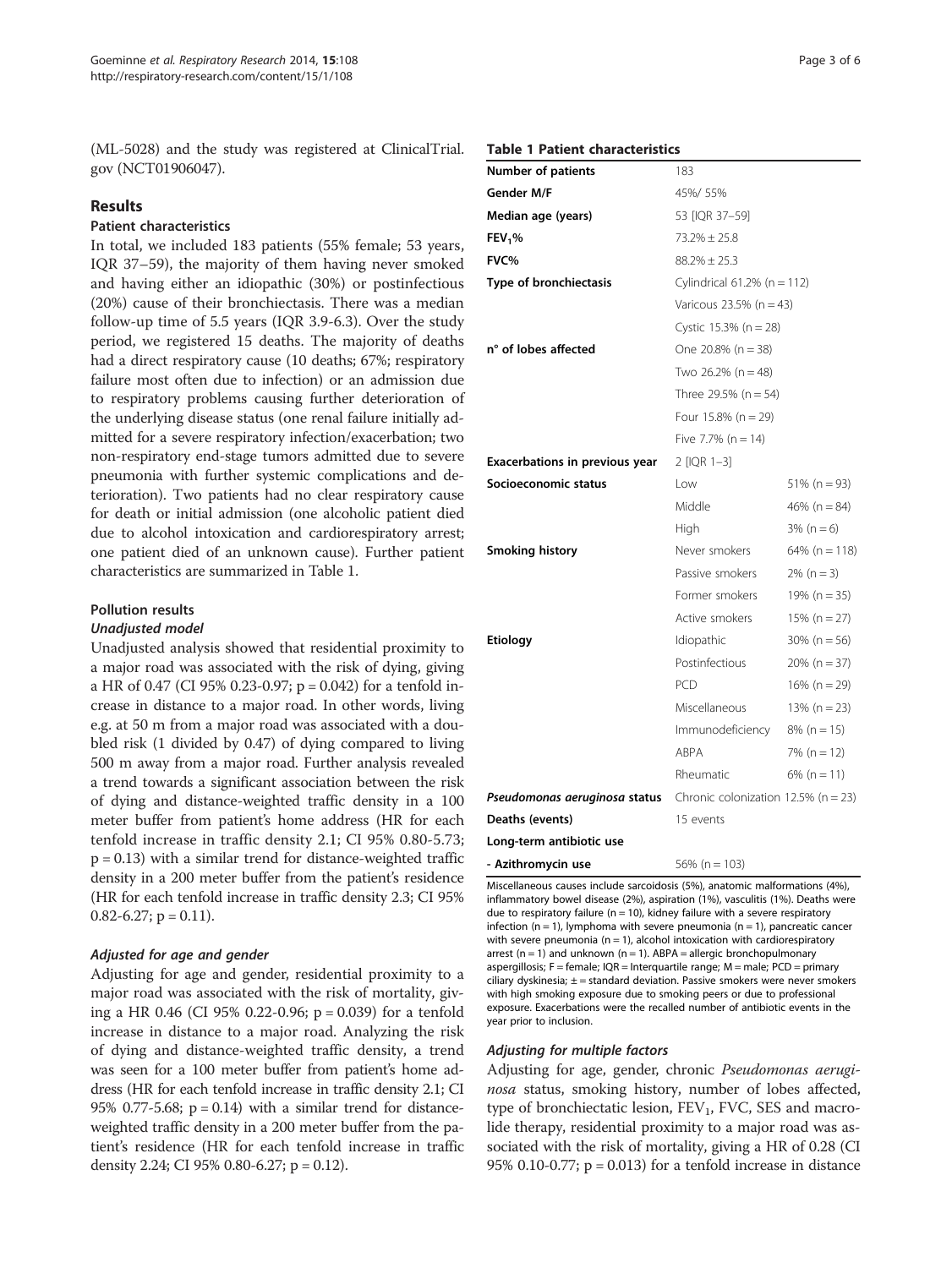to a major road. In other words, living e.g. at 50 m from a major road was associated with an almost fourfold (1 divided by 0.28) higher risk of dying than living 500 m away from a major road. Using the same adjusting factors, a significant association between the risk of dying and the distance-weighted traffic density was found in a 100 meter (HR for each tenfold increase in traffic density 3.80; CI 95% 1.07-13.51; p = 0.04) and 200 meter buffer from patient's home address (HR for each tenfold increase in traffic density 4.14; CI 95% 1.13-15.22; p = 0.032). Excluding the patient with the unknown cause of death and adjusting for previously mentioned covariates, results still showed a significant association between risk of dying and residential proximity to a major road (HR 0.26; CI 95% 0.09-0.74;  $p = 0.01$ ). Similarly, no changes were perceived in the results for distance-weighted traffic density in a 100 meter ( $p = 0.036$ ) and 200 meter ( $p = 0.035$ ) buffer from the patient's home address after exclusion of that patient.

## **Discussion**

Our analysis showed that residential proximity to a major road was linked to an increased risk of dying in patients with NCFB. Further analysis suggested that distanceweighted traffic density is an important factor in this risk.

We describe for the first time the impact of traffic related chronic air pollution exposure indicators in a NCFB population. With the exception of cystic fibrosis, there is a striking paucity of research into bronchiectasis [\[6\]](#page-4-0). For cystic fibrosis, chronic and acute air pollution exposure have been linked to exacerbations [\[1,2](#page-4-0)], but the impact on mortality has not been established yet. For other respiratory and cardiovascular diseases, research clearly indicates a pronounced negative effect on mortality. Air pollution triggers myocardial infarction [[20](#page-4-0)], it is associated with cardiopulmonary mortality [\[21](#page-4-0)], and causes an increased risk of infant mortality [[22](#page-4-0)]. In respiratory disease, it has been linked with lung cancer [[21](#page-4-0)] and mortality or bronchiolitis obliterans syndrome after lung transplantation [[23](#page-4-0)]. For COPD, an interquartile range elevation in black carbon concentrations is associated with a 7% increase in COPD mortality [\[24](#page-4-0)]. We now added NCFB to the increasing list of respiratory diseases where mortality is affected by traffic related air pollution.

To further strengthen our data, we also analyzed distanceweighted traffic density, and demonstrated a significant effect in a buffer of 100 and 200 meters from the patient's residence. This is in line with previous literature showing that cardiopulmonary mortality is associated with living near a major road [[25](#page-5-0)-[27](#page-5-0)].

It is known that air pollution affects mortality in the general population. Carey and colleagues found that in their nationwide English cohort of 835,607 people, residential pollution concentration was associated with mortality with a HR of 1.02, 1.03 and 1.04 for  $PM_{2.5}$ , NO<sub>2</sub> and

 $SO<sub>2</sub>$  respectively. [[28](#page-5-0)] Similar effect sizes of pollution in the general population have been seen by other groups [[21](#page-4-0),[29](#page-5-0)], and are much lower than the effects we describe in our NCFB population. A possible reason might be the superimposed effect of air pollution on the vicious cycle of inflammation, infection and mucus plugging with proteolytic enzymatic actions. Whether air pollution also leads to a higher exacerbation rate, remains to be established.

These results again emphasize the ongoing need to sensitize policy makers in reducing traffic and air pollution [[30](#page-5-0)]. Cesaroni et al. elegantly showed that a reduction in traffic in the city center of Rome not only effectively reduced air pollution, but also caused an average life gain of 3.4 days per person for the more than a quarter million residents living along the busy roads [\[31](#page-5-0)].

Our study has some limitations. The most important limitation is the low number of events. We aimed at investigating a hard endpoint in NCFB, i.e. death. However, NCFB is not a very lethal condition and our 15 deaths among 183 patients over the course of our study period are in line with the rates from literature. Loebinger and colleagues showed only 27 deaths among their 91 patients over a 13-year period (29.7%) [\[4](#page-4-0)]. This limited number of events forces us to be cautious when interpreting our results regarding the effect of pollution. We further tried to refine our exposure assessment by adding distanceweighted traffic density analysis. The association between mortality and traffic density within distances of either 100 or 200 meters from the patient's home address, adds to the suggestion that there is a real effect of air pollution and traffic density on mortality.

On the other hand, a second limitation of our study might be overadjustment for covariates in our multivariate model. Correcting for many factors (gender, age, disease severity, SES, chronic macrolide use, chronic colonization by Pseudomonas aeruginosa and smoking history) when there are only few events might have led to overadjustment and therefore an incorrect estimation of the effect. On the other hand, the unadjusted model and the model where we only correct for age and gender resulted in similar significant effects. The largely similar results of both the adjusted and unadjusted models therefore suggest that this limitation probably had a limited effect on our overall outcome.

Thirdly, as one patient had an unknown cause of death, this death might be unrelated to air pollution. We preferred all-cause mortality as our primary outcome as this is a strong objective end-point which is not biased or influenced by confounders. When excluding this patient from the analysis, residential proximity to a major road was still associated with risk of dying as were the results for distance-weighted traffic density. A second patient had a cardiorespiratory arrest and alcohol intoxication. We included this patient as literature has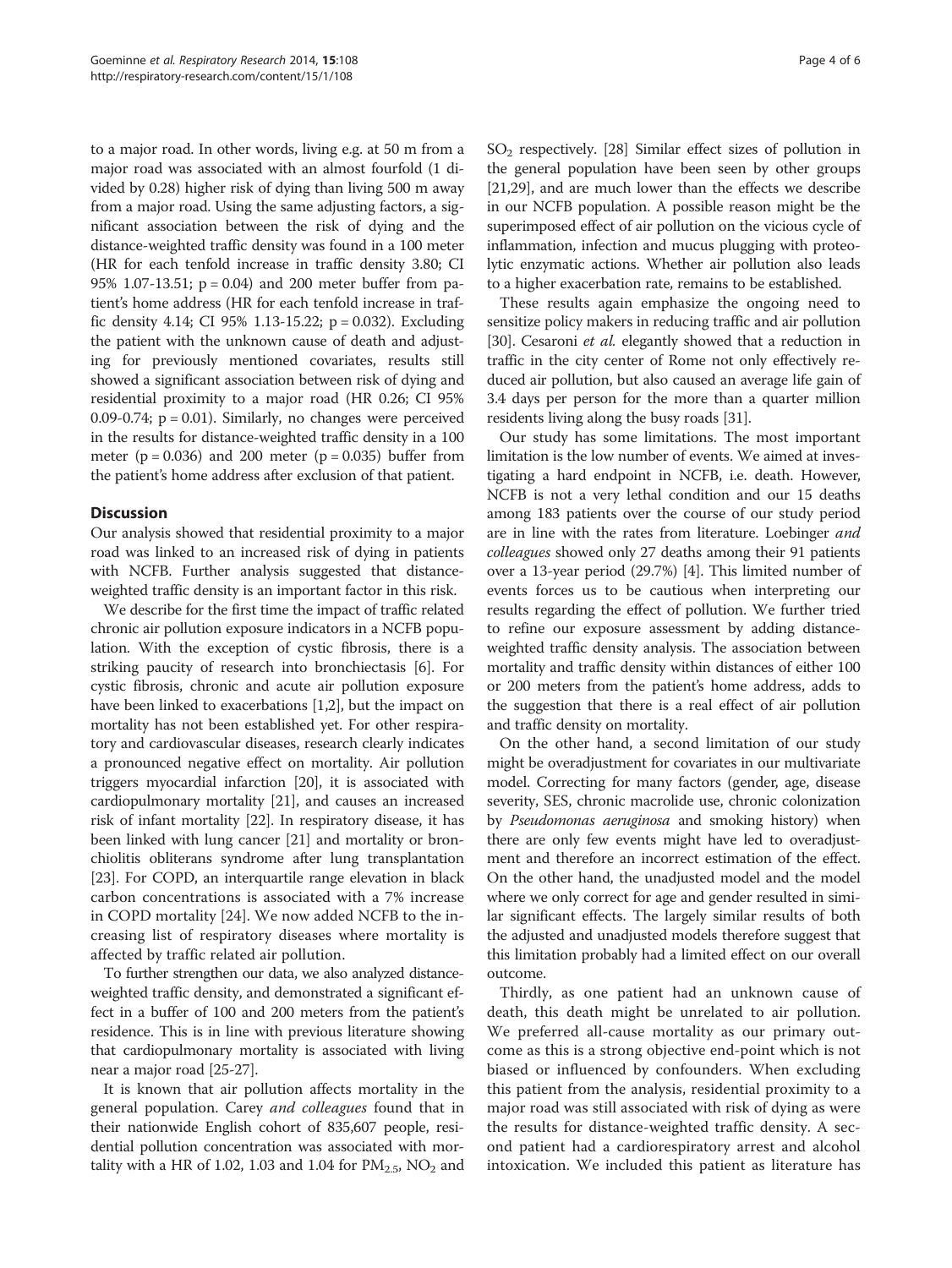<span id="page-4-0"></span>shown that air pollution is known also to affect cardiovascular mortality [20].

In this analysis, we did not address seasonality and temporal changes. The traffic counts are based on annual average traffic counts on working days in 2010 and no information on seasonality is available. However, we believe that, as we studied a chronic outcome, even if a seasonal variation in traffic density would exist, the spatial variation is more important than potential temporal variation.

Concerns might be raised on changes in distribution of distance to a major road and traffic density. However, Pearson et al. previously showed that an increase in traffic over an eleven-year period still shows highly correlated densities [14].

Finally, for minor roads, the traffic intensity data was missing for some local roads and therefore these missing data were imputed with a default value of 543 vehicles per day. We believe that, as these roads were minor roads, measurement error with regard to defining busy and non-busy roads is likely small. This default setting is based on average counts on local roads and has been used in previous large studies on traffic related air pollution [[32\]](#page-5-0).

In conclusion, we found that living close to a major road is associated with a higher risk of dying in patients with NCFB. We interpret this as reflecting yet another adverse effect of air pollution.

#### Competing interests

The authors declare that they have no competing interests.

#### Authors' contributions

PG contributed to study design, the acquisition of the data, the analysis of the data and the writing of the manuscript. EB contributed to the acquisition of the data including exposure analysis and critically reviewed the manuscript. BN contributed to the design of the study and critically reviewed the manuscript. TN assisted in the design of the study, analyzed the data and critically reviewed the manuscript. LD helped in the evaluation and interpretation of the data and critically reviewed the manuscript. PG and LD are the guarantors of the paper. All authors read and approved the final manuscript.

#### Funding

Lieven J Dupont is a senior research fellow of the FWO and Tim Nawrot is funded by European Research Council, ENVIRONAGE and Flemish Scientific fund (1.2.506.07.N.00/ G.0.919.10.N.10).

#### Financial disclosure

None of the authors has a financial relationship with a commercial entity that has an interest in the subject of the presented manuscript.

#### Author details

<sup>1</sup>Department of Respiratory Disease, University Hospital of Leuven, Herestraat 49, B-3000 Leuven, Belgium. <sup>2</sup>Center for Environmental Sciences Hasselt University, Hasselt, Belgium. <sup>3</sup>Department of Public Health and Primary Care, Laboratory of Lung toxicology, KU Leuven, Leuven, Belgium.

#### Received: 5 February 2014 Accepted: 25 August 2014 Published: 3 September 2014

#### References

1. Goeminne P, Kicinski M, Vermeulen F, Fieren F, De Boeck K, Nemery B, Nawrot TS, Dupont LJ: Impact of air pollution on cystic fibrosis pulmonary exacerbations: a case-crossover analysis. Chest 2013, 143:946–954.

- 2. Goss CH, Newsom SA, Schildcrout JS, Sheppard L, Kaufman JD: Effect of ambient air pollution on pulmonary exacerbations and lung function in cystic fibrosis. Am J Respir Crit Care Med 2004, 169:816–821.
- 3. Goeminne P, Dupont L: Non-cystic fibrosis bronchiectasis: diagnosis and management in 21st century. Postgrad Med J 2010, 86:493–501.
- 4. Loebinger MR, Wells AU, Hansell DM, Chinyanganya N, Devaraj A, Meister M, Wilson R: Mortality in bronchiectasis: a long-term study assessing the factors influencing survival. Eur Respir J 2009, 34:843–849.
- 5. Finklea JD, Khan G, Thomas S, Song J, Myers D, Arroliga AC: Predictors of mortality in hospitalized patients with acute exacerbation of bronchiectasis. Respir Med 2010, 104:816–821.
- 6. De Soyza A, Brown JS, Loebinger MR: Research priorities in bronchiectasis. Thorax 2013, 68:695–696.
- 7. Brody AS, Klein JS, Molina PL, Quan J, Bean JA, Wilmott RW: High-resolution computed tomography in young patients with cystic fibrosis: distribution of abnormalities and correlation with pulmonary function tests. J Pediatr 2004, 145:32–38.
- 8. Lee TW, Brownlee KG, Conway SP, Denton M, Littlewood JM: Evaluation of a new definition for chronic Pseudomonas aeruginosa infection in cystic fibrosis patients. J Cyst Fibros 2003, 2:29–34.
- 9. Office of Population Censuses and Surveys: Classification of Occupations and Coding Index. London: Government Statistical Service; 1980.
- 10. Donkin A, Lee YH, Toson B: Implications of changes in the UK social and occupational classifications in 2001 for vital statistics. Popul Trends 2002, 107:23–29.
- 11. Staessen JA, Lauwerys RR, Ide G, Roels HA, Vyncke G, Amery A: Renal function and historical environmental cadmium pollution from zinc smelters. Lancet 1994, 343:1523–1527.
- 12. Nawrot TS, Van Hecke E, Thijs L, Richart T, Kuznetsova T, Jin Y, Vangronsveld J, Roels HA, Staessen JA: Cadmium-related mortality and long-term secular trends in the cadmium body burden of an environmentally exposed population. Environ Health Perspect 2008, 116:1620–1628.
- 13. Kashima S, Naruse H, Yorifuji T, Ohki S, Murakoshi T, Takao S, Tsuda T, Doi H: Residential proximity to heavy traffic and birth weight in Shizuoka, Japan. Environ Res 2011, 111:377–387.
- 14. Pearson RL, Wachtel H, Ebi KL: Distance-weighted traffic density in proximity to a home is a risk factor for leukemia and other childhood cancers. J Air Waste Manag Assoc 2000, 50:175-180.
- 15. Wilhelm M, Ritz B: Residential proximity to traffic and adverse birth outcomes in Los Angeles county, California, 1994–1996. Environ Health Perspect 2003, 111:207–216.
- 16. Hitchins J, Morawska L, Wolff R, Gilbert D: Concentrations of submicrometre particles from vehicle emissions near a major road. Atmos Environ 2000, 34:51–59.
- 17. Roorda-Knape MC, Janssen NA, de Hartog J, Van Vliet PH, Harssema H, Brunekreef B: Traffic related air pollution in city districts near motorways. Sci Total Environ 1999, 235:339–341.
- 18. Zhu Y, Hinds WC, Kim S, Sioutas C: Concentration and size distribution of ultrafine particles near a major highway. J Air Waste Manag Assoc 2002, 52:1032–1042.
- 19. Department Mobility and Public Works, Flanders Traffic Control Centre: Traffic Information about Roads in Flanders. 2013. [http://www.verkeerscentrum.](http://www.verkeerscentrum.be/pdf/rapport-verkeersindicatoren-2012-v1.pdf) [be/pdf/rapport-verkeersindicatoren-2012-v1.pdf.](http://www.verkeerscentrum.be/pdf/rapport-verkeersindicatoren-2012-v1.pdf)
- 20. Nawrot TS, Perez L, Kunzli N, Munters E, Nemery B: Public health importance of triggers of myocardial infarction: a comparative risk assessment. Lancet 2011, 377:732–740.
- 21. Pope CA III, Thun MJ, Namboodiri MM, Dockery DW, Evans JS, Speizer FE, Heath CW Jr: Particulate air pollution as a predictor of mortality in a prospective study of U.S. adults. Am J Respir Crit Care Med 1995, 151:669–674.
- 22. Scheers H, Mwalili SM, Faes C, Fierens F, Nemery B, Nawrot TS: Does air pollution trigger infant mortality in Western Europe? A case-crossover study. Environ Health Perspect 2011, 119:1017-1022.
- 23. Nawrot TS, Vos R, Jacobs L, Verleden SE, Wauters S, Mertens V, Dooms C, Hoet PH, Van Raemdonck DE, Faes C, Dupont LJ, Nemery B, Verleden GM, Vanaudenaerde BM: The impact of traffic air pollution on bronchiolitis obliterans syndrome and mortality after lung transplantation. Thorax 2011, 66:748–754.
- 24. Gan WQ, FitzGerald JM, Carlsten C, Sadatsafavi M, Brauer M: Associations of ambient air pollution with chronic obstructive pulmonary disease hospitalization and mortality. Am J Respir Crit Care Med 2013, 187:721-727.